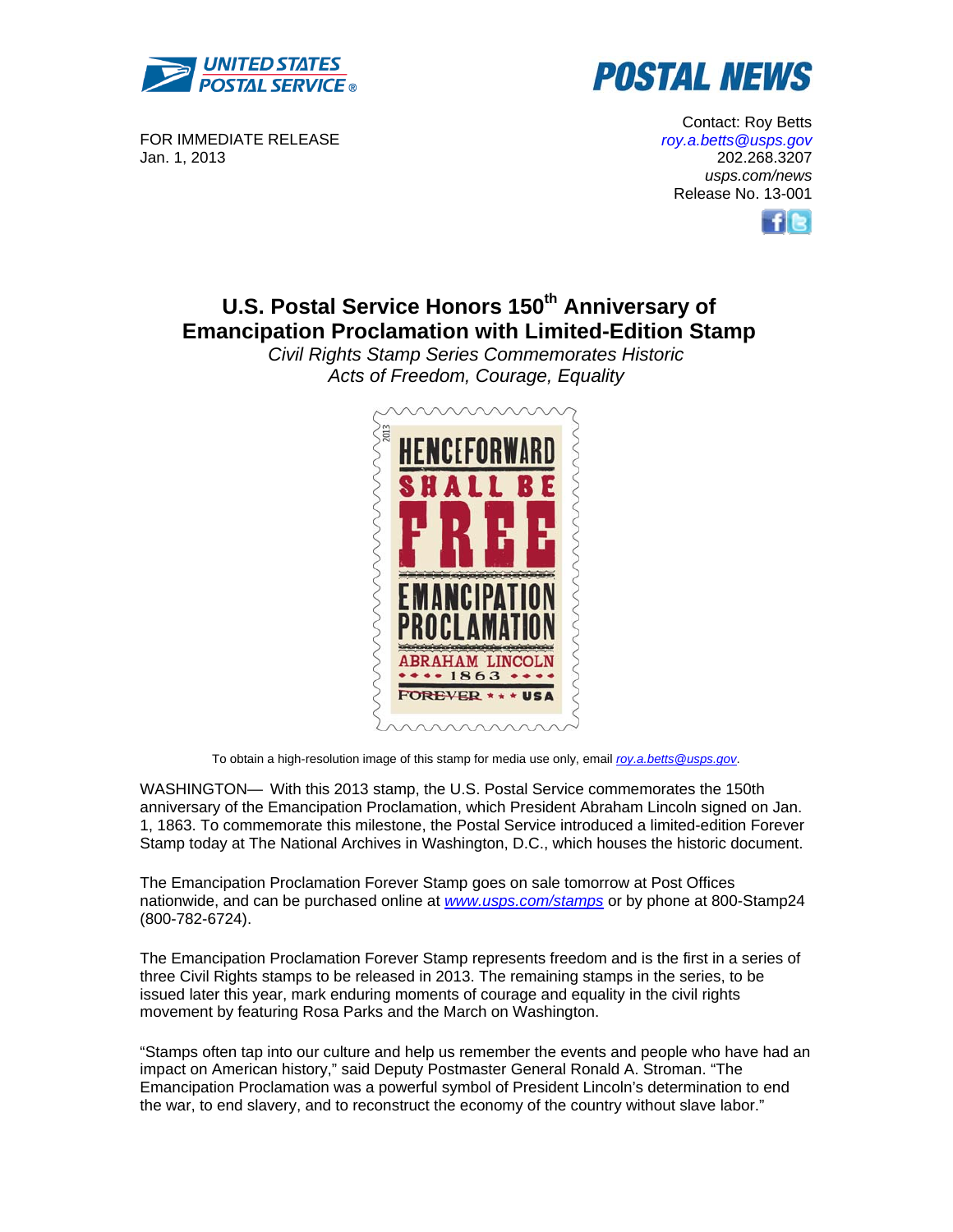The Emancipation Proclamation stamp is the latest stamp to be issued by the Postal Service in tribute to civil rights events or leaders. In 2009, the organization released stamps featuring 12 civil rights pioneers including Mary Church Terrell and Mary White Ovington, and every year it commemorates notable leaders and cultural milestones through other stamp collections such as the Black Heritage series and the American Treasures series.

On August 16, 1963, the Postal Service issued a stamp commemorating the 100th anniversary of the Emancipation Proclamation. The stamp was designed by George Olden, who was the first African American to design a U.S. postage stamp.

Following today's stamp dedication, Dr. Bernice Johnson Reagon, musician, song talker and scholar, performed a dramatic reading of the Emancipation Proclamation. The original document was on display at The National Archives for a limited viewing.

# **Emancipation Proclamation Stamp Design**

Renowned graphic designer Gail Anderson partnered with art director Antonio Alcalá to design the stamp. It prominently features the phrase, "Henceforward Shall Be Free," which is taken from the historic document. It also notes Abraham Lincoln's name and the year the Emancipation Proclamation was signed.

Anderson, known for her term as senior art director at *Rolling Stone* magazine and design of Broadway play posters, revels in making typography from old forms. To evoke the look of posters from the Civil War era, she tapped Hatch Show Print of Nashville, TN, to produce the Emancipation Proclamation stamp. Established in 1879, Hatch is one of the oldest working letterpress print shops in America and employs the motto, "preservation through production."

# **Limited-Edition Stamps**

In 2013, the Postal Service will introduce 30 new stamps to portray American experiences. From landmark history like the Emancipation Proclamation to celebrating budding romance with the Sealed with Love Stamp in time for Valentine's Day cards and letters, each limited-edition stamp is unique and taps into an American passion.

Customers may view the Emancipation Proclamation Forever Stamp first-day-of-issue event online, as well as a preview of other stamps to be issued in 2013 at *www.usps.com/stamps* and on Facebook at *facebook.com/USPSStamps,* on *Twitter @USPSstamps* or on the website *Beyond the Perf* at *beyondtheperf.com/2013-preview*. Beyond the Perf is the Postal Service's online site for information on upcoming stamp subjects, first-day-of-issue events and other philatelic news.

### **How to Order First-Day Covers**

The Postal Service also offers first-day covers for new stamp issues and Postal Service stationery items postmarked with the official first-day-of-issue cancellation. Each item has an individual catalog number and is offered in the quarterly *USA Philatelic Catalog*, online at *usps.com/shop,* or by calling 800-782-6724. Customers may request a free catalog by calling 800-782-6724 or writing to:

U.S. Postal Service Catalog Request PO Box 219014 Kansas City, MO 64121-9014

### **Philatelic Products**

There are 10 philatelic products available for this stamp issue:

- 470361 First-Day Cover 89 cents
- 470365 Digital Color Postmark \$1.60
- 470367 Letterpress poster numbered \$29.95